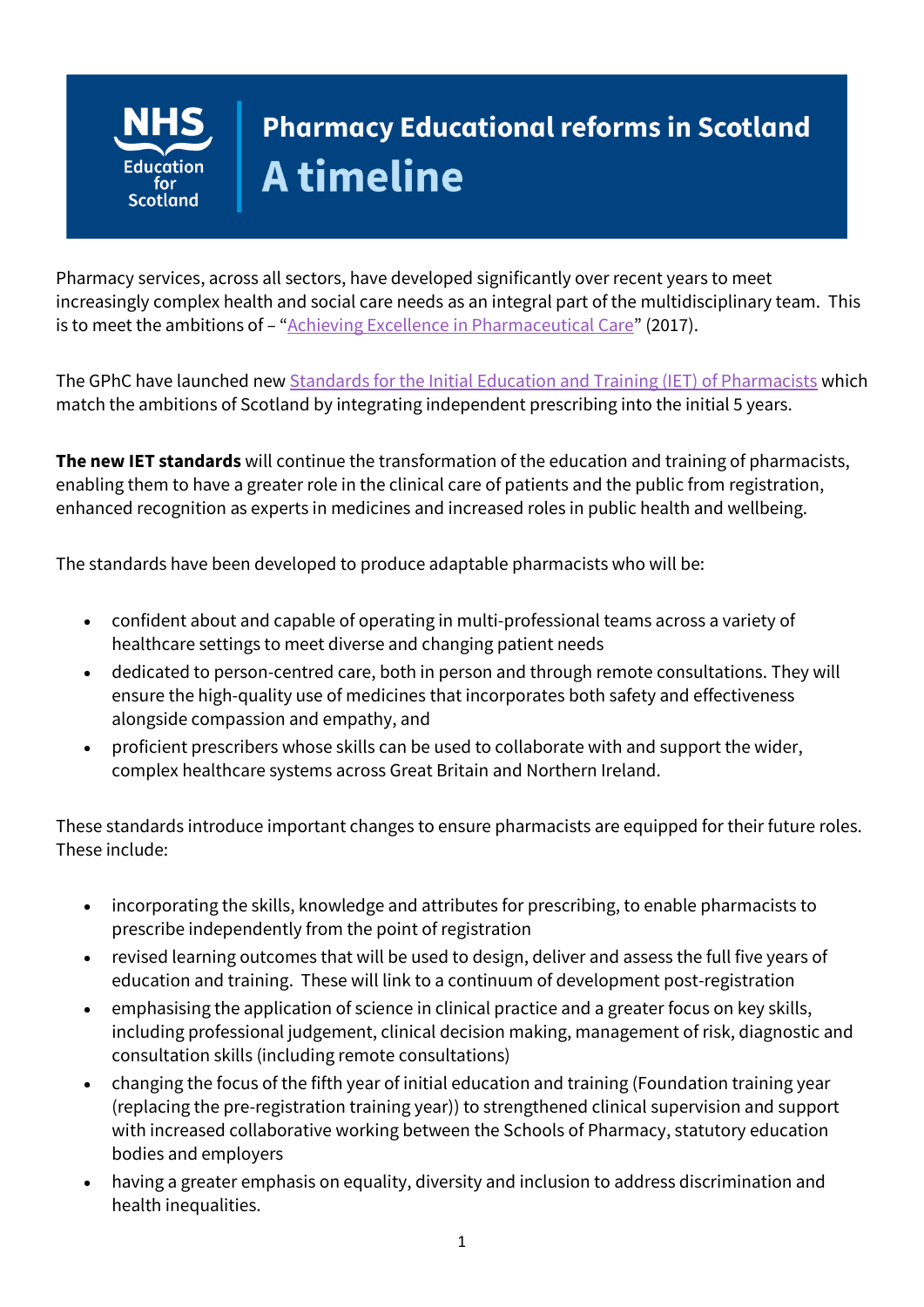#### **Outline plans and indicative timings**

- **Spring 2021** further information provided to students, employers and Designated Supervisors (previously pre-registration tutors) about how the Foundation Training Year will work in practice in each country of the UK..
- **July/Aug 2021** first Foundation Training Year begins.
- **September 2021** Schools of Pharmacy begin to implement the revised standards in their courses building on the reforms in pharmacy education over the past 10 years.
- **July/August 2025** Foundation Training Year begins for first students who have completed their MPharm under the revised standards. This will complete the education and training for them to be independent prescribers from registration in July/August 2026.
- **July/August 2026** first students who have completed their MPharm and Foundation year under the revised standards join the register as IP.

Note: The GPhC plan to review their regulations for IP to change the current requirement for pharmacists to have 2 years of patient facing experience to enable these changes to occur.

## **Implementation plans in Scotland (IET)**

Both the University of Strathclyde and Robert Gordon University are reviewing and revising their courses to meet the new standards. They will continue to work with stakeholders to ensure that these courses meet the accreditation requirements for the next GPhC visit which are due in Spring 2022 (subject to confirmation with the GPhC).

Within Scotland both strategic and implementation groups will be set up to progress this work to support the transition over the next 5 years**:**

- **Pharmacist IET Strategic group** (Scotland) with representatives from GPhC, DoPs, SG, CPS, RPS, both Schools of Pharmacy
- **MPharm/EL and Foundation Training Year** (FTY) Implementation groups the Schools of Pharmacy, NES and the service will work collaboratively to link the appropriate knowledge, skills and attitude for prescribing and clinical assessment and influence how the incremental increase in Experiential Learning (EL) can support this learning linking the MPharm more closely with the NES Foundation Training Year (FTY). This incremental approach will ensure that from 2026 all newly registered pharmacists in Scotland are Pharmacist Independent Prescribers.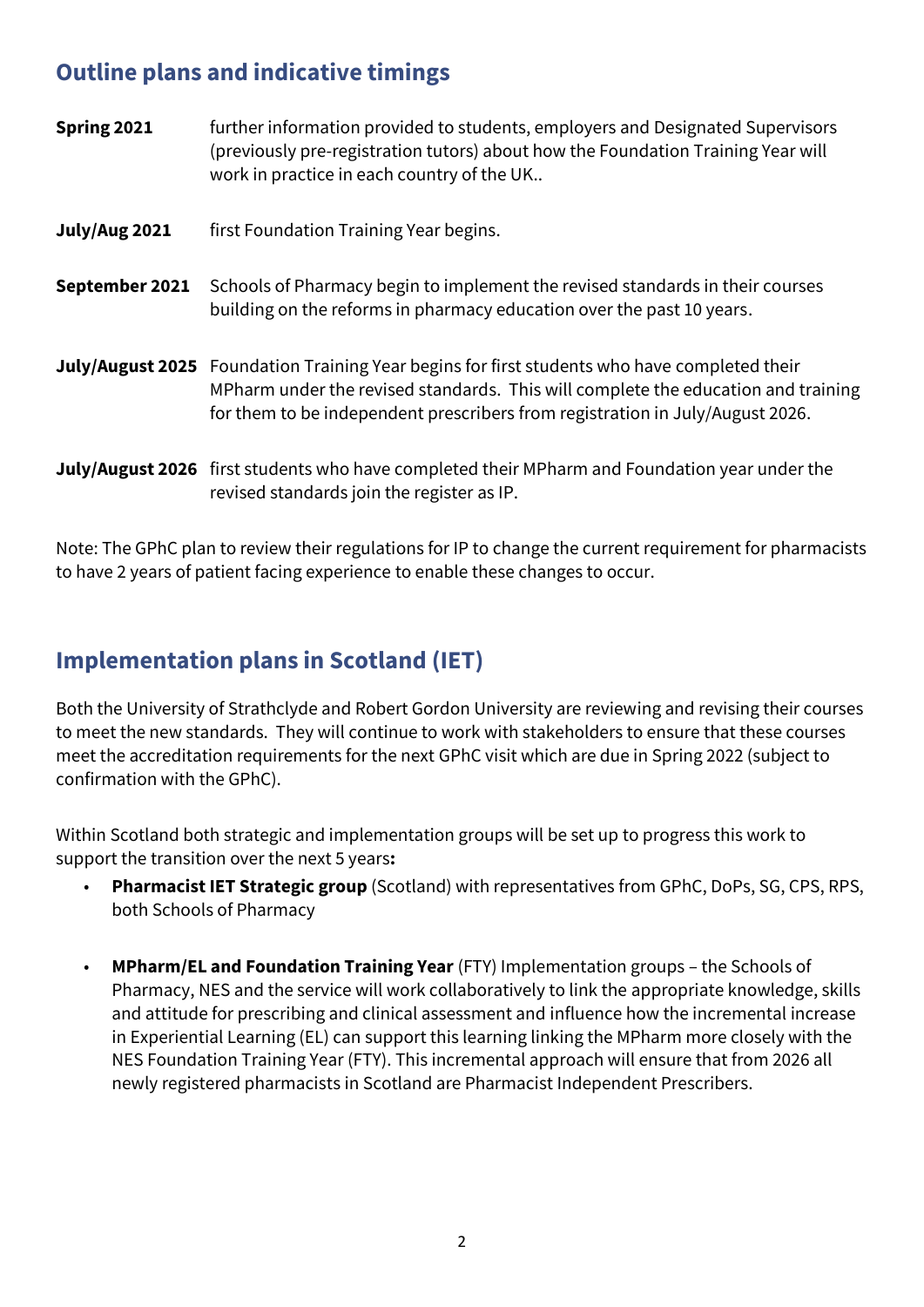## **Implementation plans in Scotland (Post-Registration)**

Pharmacist Independent Prescribers (PIPs) are key to delivery of the ambitions for Pharmacy services across all sectors in Scotland. Plans have been put in place to ensure that newly qualified pharmacists are not disadvantaged by the changes in the initial education and training of pharmacists.

These plans include a new NES Post-Registration Foundation Programme aligned to the new Royal Pharmaceutical Society (RPS) Post registration Foundation curriculum for recently qualified pharmacists. This will include the PIP qualification which will be delivered by the two Schools of Pharmacy.

This new programme will be open to newly qualified pharmacists across all sectors of pharmacy in Scotland and individuals completing this will be credentialed by the RPS. In addition, there will continue to be PIP training places made available to the current workforce in Scotland, who have not already undertaken the qualification.

#### **Partners involved**

NHS Education for Scotland Chief Pharmaceutical Officer (Interim) for Scotland Schools of Pharmacy in Scotland (University of Strathclyde and Robert Gordon University) Directors of Pharmacy in Scotland Community Pharmacy Scotland General Pharmaceutical Council (Director for Scotland) Royal Pharmaceutical Society in Scotland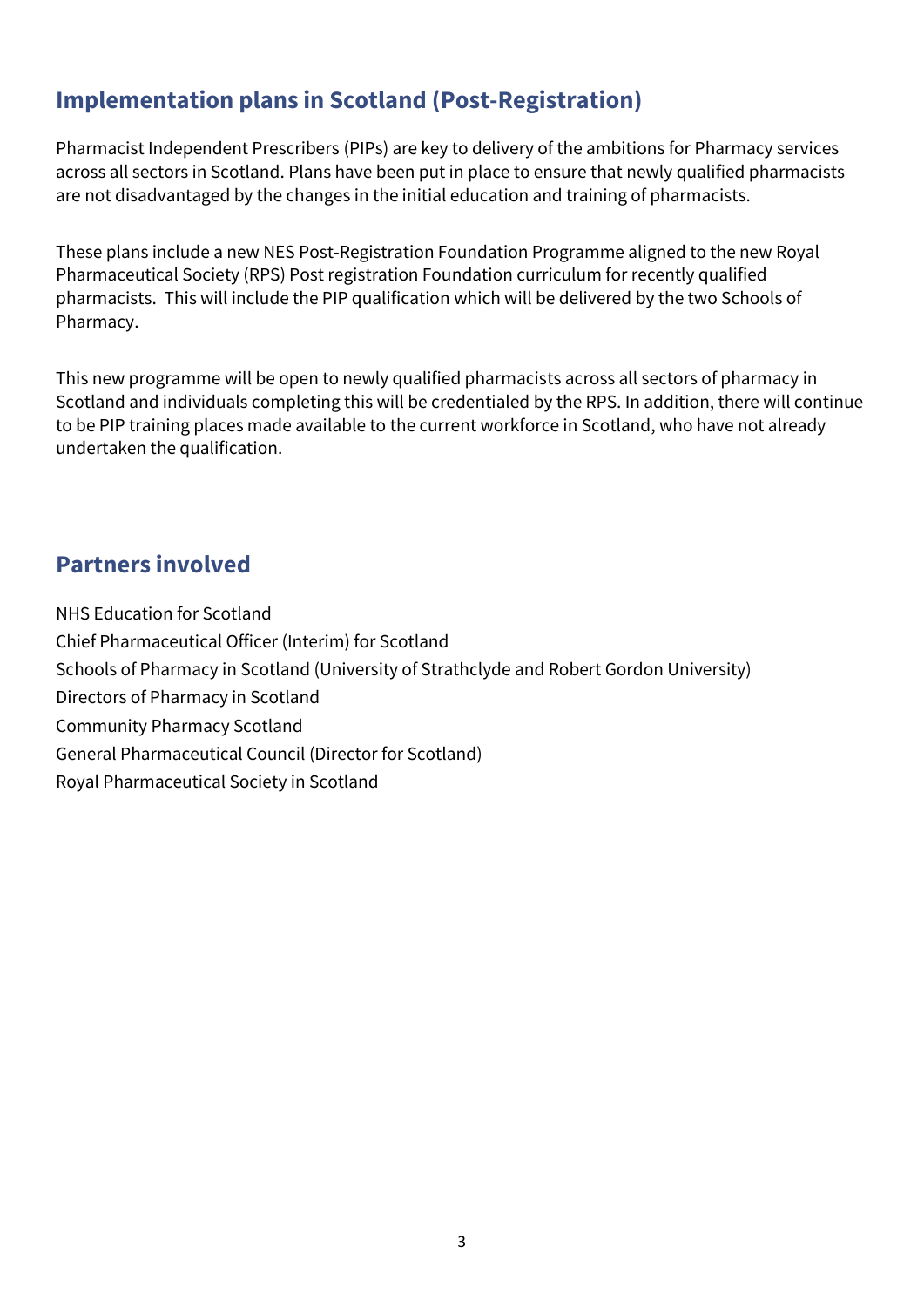# **Appendix 1: Timeline**

|                                                                 | <b>Spring</b><br>2021         | <b>July 2021</b>                             | September 2021                                      | $2021 - 2026$                                                                             | <b>Summer</b><br>2025                        | Summer 2026                                      |
|-----------------------------------------------------------------|-------------------------------|----------------------------------------------|-----------------------------------------------------|-------------------------------------------------------------------------------------------|----------------------------------------------|--------------------------------------------------|
| <b>All</b>                                                      | Information and communication |                                              |                                                     |                                                                                           |                                              |                                                  |
| <b>Undergraduates</b>                                           |                               |                                              | Revised curriculum<br>starts                        |                                                                                           | First cohort<br>starts<br>Foundation<br>year | First cohort registers as<br>pharmacists with IP |
| <b>Graduates</b>                                                |                               | 1 <sup>st</sup><br>Foundation<br>year starts |                                                     |                                                                                           |                                              |                                                  |
| <b>Newly</b><br>registered<br>pharmacists<br><b>Pharmacists</b> |                               |                                              | Post registration<br>Foundation<br>programme starts | IP incorporated into<br>post-registration<br>Foundation programme<br>PIP course available |                                              |                                                  |
|                                                                 |                               |                                              |                                                     |                                                                                           |                                              |                                                  |